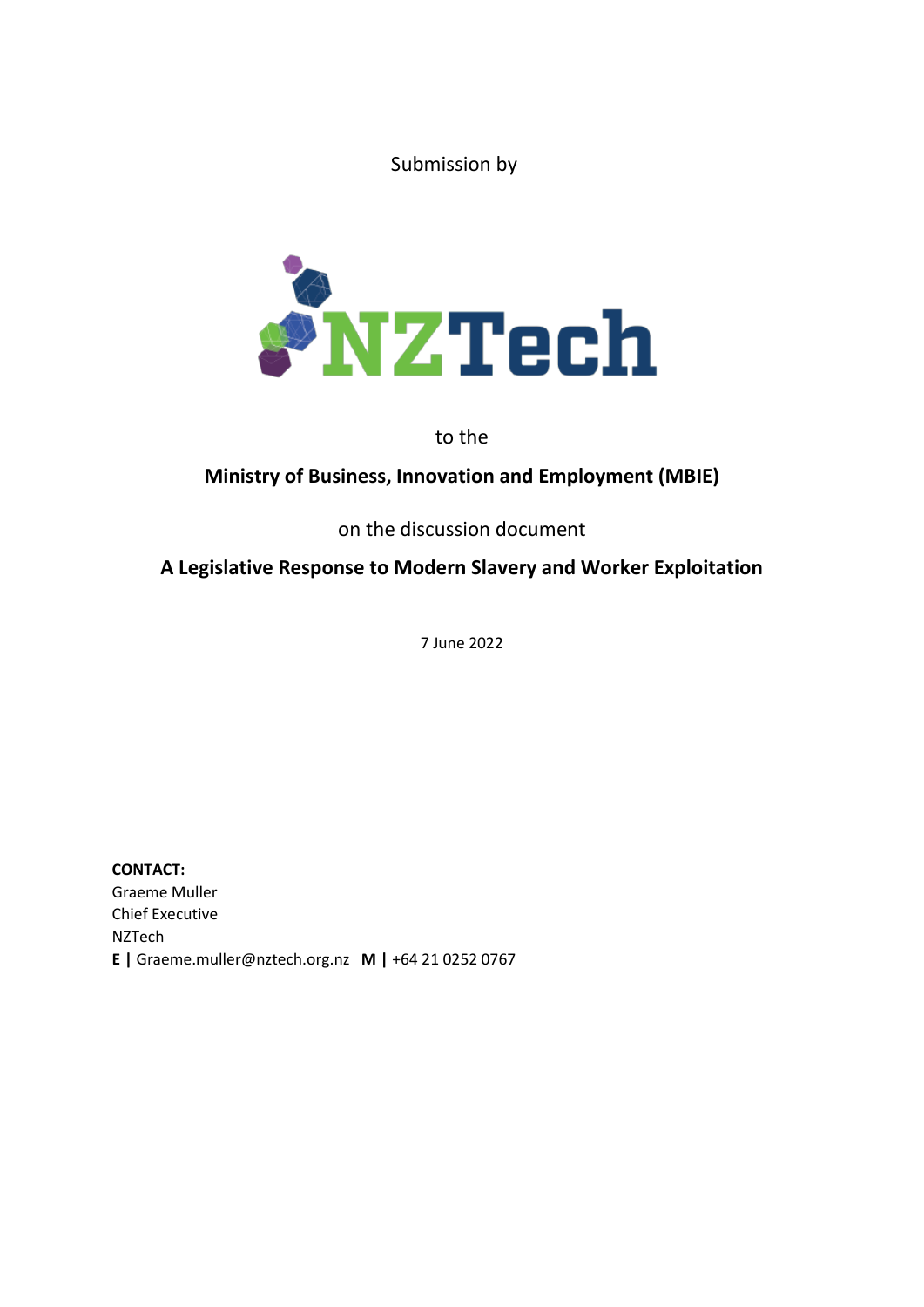## 7 June 2022 **NZTECH SUBMISSION ON A LEGISLATIVE RESPONSE TO MODERN SLAVERY AND WORKER EXPLOITATION**

### **SUMMARY**

- NZTech wishes to thank the Ministry for the opportunity to submit our views on its discussion document.
- We support the Government's efforts to minimise slavery in supply chains and its acknowledgement of the role private sector companies play in this. We agree that a robust legislative framework will be a vital component of the Government's strategy to minimise worker exploitation.
- We believe that the complexities of the issues involved, and the differing demands compliance with legislation would place on businesses depending on their size, demands careful consideration of the legislation's implementation, and the penalties associated with noncompliance – particularly for small businesses.
- NZTech is willing to provide any further assistance that Ministry may need, and answer any questions it may have on this submission.

### **BACKGROUND**

- NZTech is a member funded, not-for-profit, non-governmental organisation that represents 20 tech associations with over 1600 members who collectively employ more than 100,000 New Zealanders: over 10 percent of the New Zealand workforce.
- Our purpose is to help create a more sustainable, equitable and prosperous New Zealand underpinned by technology. We do this by helping our members work together to connect the tech ecosystem, promote the importance of technology for New Zealand and New Zealand technology for the world, and help advance the growth of the tech ecosystem and the New Zealand economy.
- Our members include New Zealand tech exporters, local and multinational IT firms, startups, universities, government agencies, financial service providers and large corporate users of technology.

#### **COMMENT**

- NZTech welcomes the Government's intention to implement its five-year Plan of Action against Forced Labour, People Trafficking and Slavery to minimise exploitation and ensure people are treated with dignity.
- We agree on the importance of a legislative framework to minimise worker exploitation. Many of our members operate within the global economy and are already compliant with the relevant legislative regimes in Australia and the United Kingdom. We therefore encourage the Government to develop its legislative and associated compliance framework in a way that ensures it is consistent as much as possible with comparable regimes and with relevant international standards such as ILO conventions on forced labour and child labour as well as the United Nations Guiding Principles on Business and Human Rights (UNGP).